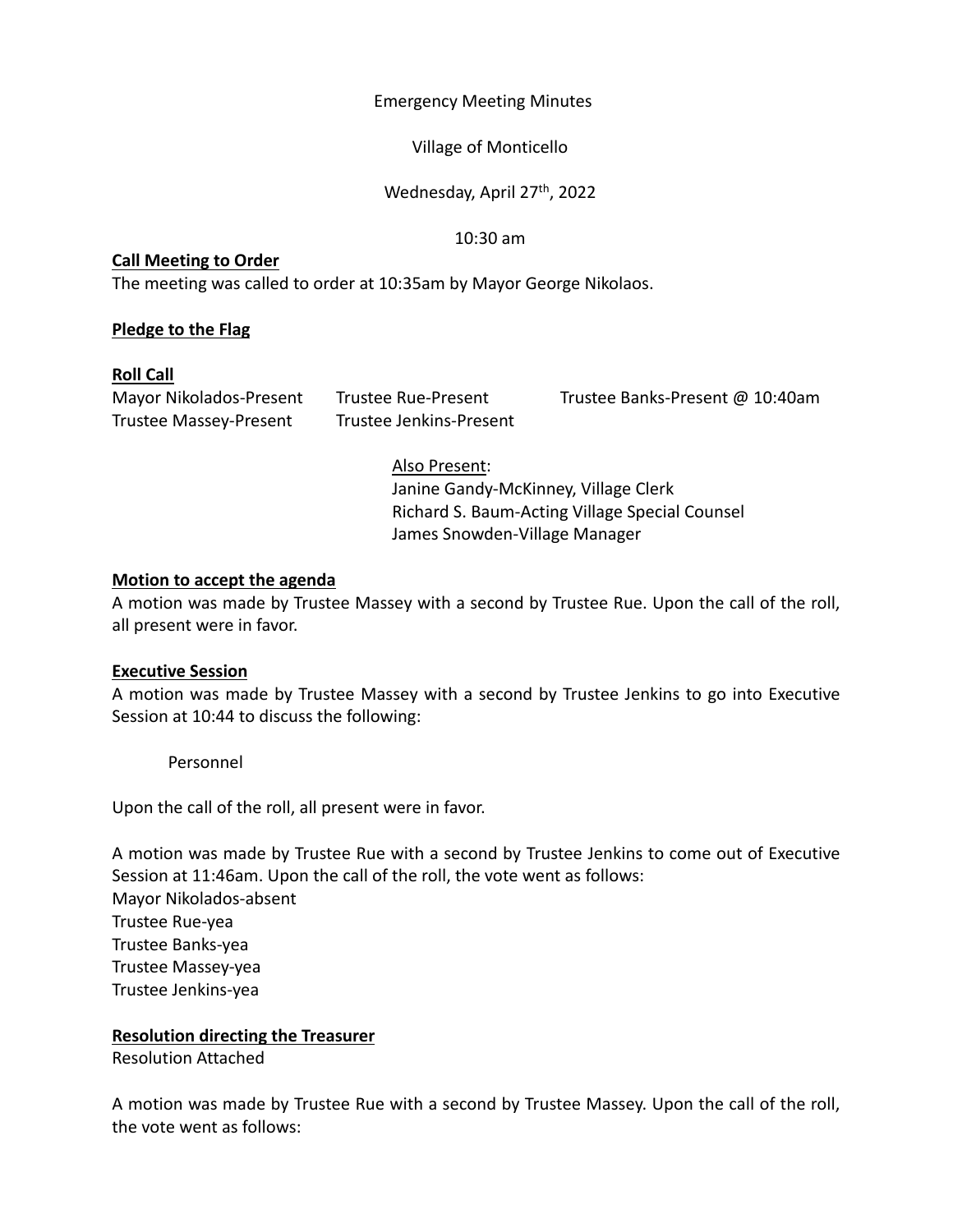4/27/22‐Village Board Emergency Meeting Minutes

Mayor Nikolados‐absent Trustee Rue‐yea Trustee Banks‐yea Trustee Massey‐yea Trustee Jenkins‐yea

Trustee Jenkins stated that for the record, this resolution that was just passed is in regards to the Mayor's appointment and you would thing that they mayor would want to be present in regards to something concerning his appointment, but he's not here and left during Executive Session and that's a shame. He should be here to support the Board in trying to do the right thing in trying to get some order with the Village finances which is vital to the Village and he's not here for something as important as this. To me, that lets me know just what he really feels about this Village.

Trustee Banks responded to Trustee Jenkins statement by stating that the Mayor has other responsibilities that he is obligated to at this time as we all do. He owns and runs a business full-time and took out a few moments to be here, but could not stay. I know for a fact that they Mayor cares about this Village and what is going on in this Village especially concerning the finances.

# **Resolution setting a Joint Public Hearing date with the Town of Thompson for May 17th, 2022 at 7:00pm for two proposed annexations, Comolo LLC and Mountain Top Villas**

A motion was made by Trustee Rue with a second by Trustee Massey. Upon the call of the roll, the vote went as follows: Mayor Nikolados‐absent Trustee Rue‐yea Trustee Banks‐yea Trustee Massey‐yea Trustee Jenkins‐yea

## **Resolution authorizing the Village Manager to advertise and hire Life Guards and a Part‐Time Account Clerk**

A motion was made by Trustee Rue with a second by Trustee Massey. Upon the call of the roll, the vote went as follows: Mayor Nikolados‐absent Trustee Rue‐yea

- Trustee Banks‐yea
- Trustee Massey‐yea
- Trustee Jenkins‐yea